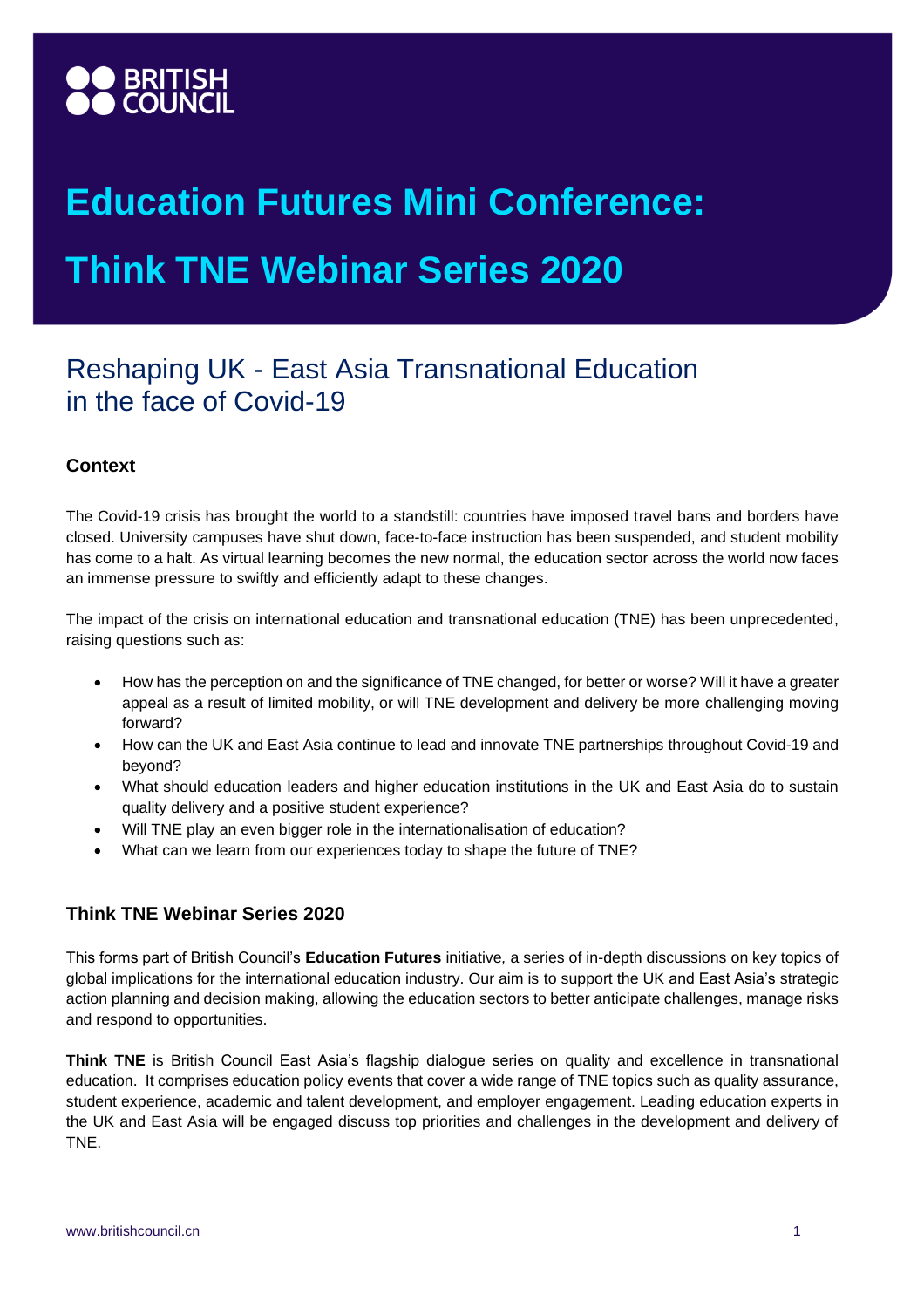#### **Aims**

- To inform education practitioners in East Asia on actions taken by the UK education sector in response to the impact of Covid-19, and vice versa, allowing stakeholders to examine which plans and strategies are applicable to their contexts
- To catalyse innovation in international education, further driving development of joint UK-East Asia TNE programmes
- To encourage continuous strategic engagement and collaboration between TNE providers in the UK and East Asia during and post Covid-19

#### **Speakers**

TNE experts - including policymakers, educators and leading practitioners from the UK and East Asia—will be invited to present and steer discussion.

#### **Audience**

- TNE strategists and higher education experts from the UK and East Asia
- TNE providers and practitioners
- Representatives from higher education institutions

#### **Themes**

There are four themes for the webinar series:

#### **Theme 1: TNE - Governance Policy and Management in Uncertain Times**

*Date: Tuesday 19 May Time: 9.30-10.30am UK time completed*

TNE policymakers, experts and practitioners from the UK and East Asia will share insights on responding to the current crisis and will highlight best practice in the development of joint programmes and institutes.

This session will address questions such as:

- How has this time of uncertainty changed government priorities, policies and regulatory environment for TNE (e.g. TNE approval, degree recognition)?
- What are the current biggest operational challenges in TNE? What implications are there for future TNE operations?
- How will governance and management in TNE adapt to support increasing virtual connection?
- How should East Asia and UK institutions plan in the short and long term for the future of their TNE partnerships? What governance considerations will the UK and local partners need to take to ensure sustainability of TNE?
- How can TNE programmes be remodelled to withstand education disruptions?

#### **Theme 2: TNE – Student Experience in a Post-Mobility Environment**

*Date: Friday 5 June Time: 9.30-10.30am UK time [Register here](https://forms.office.com/Pages/ResponsePage.aspx?id=wXVirt3MRkCyoWJFosyj7LrSUuZCf4dIvqdHrZ2vJIhUM1RIN1A4Rjg3ME9BR0lUMDA4NkNMUTBUUy4u)*